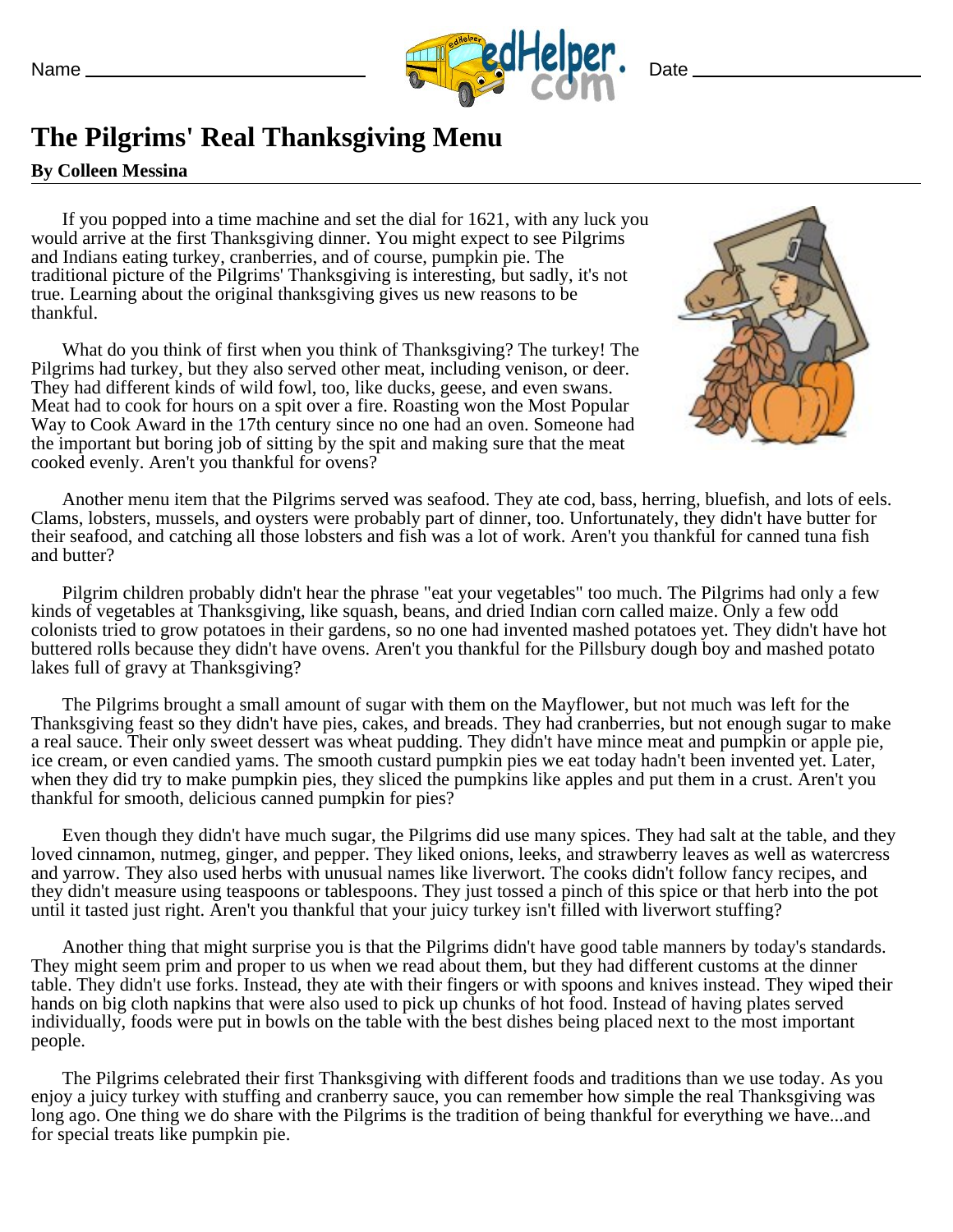

The Pilgrims' Real Thanksgiving Menu

## **Questions**

- 1. How did the Pilgrims cook their meat?
	- A. on a spit over a fire
	- B. deep frying
	- C. baking
	- D. stir frying
	- 2. In which year did the Pilgrims celebrate the first Thanksgiving?
		- A. 1621
		- B. 1261
		- C. 1611
		- D. 1600
	- 3. Which utensil or dish was not used by the Pilgrims?
		- A. knives
		- B. spoons
		- C. forks
		- D. plates
		- 4. What was the term for dried Indian corn?
			- A. popcorn
			- B. maize
			- C. corn on the cob
			- D. polenta
		- 5. Which food was definitely not on the menu of the first Thanksgiving?
			- A. lobsters
			- B. mashed potatoes
			- C. deer
			- D. wheat pudding
		- 6. What kind of meat is also called venison?
			- A. fish
			- B. chicken
			- C. elk
			- D. deer
		- 7. The Pilgrims used many spices in their food.
			- A. False
			- B. True
		- 8. Which of the following is a synonym for thankfulness?
			- A. happiness
			- B. gratitude
			- C. prosperity
			- D. resolution